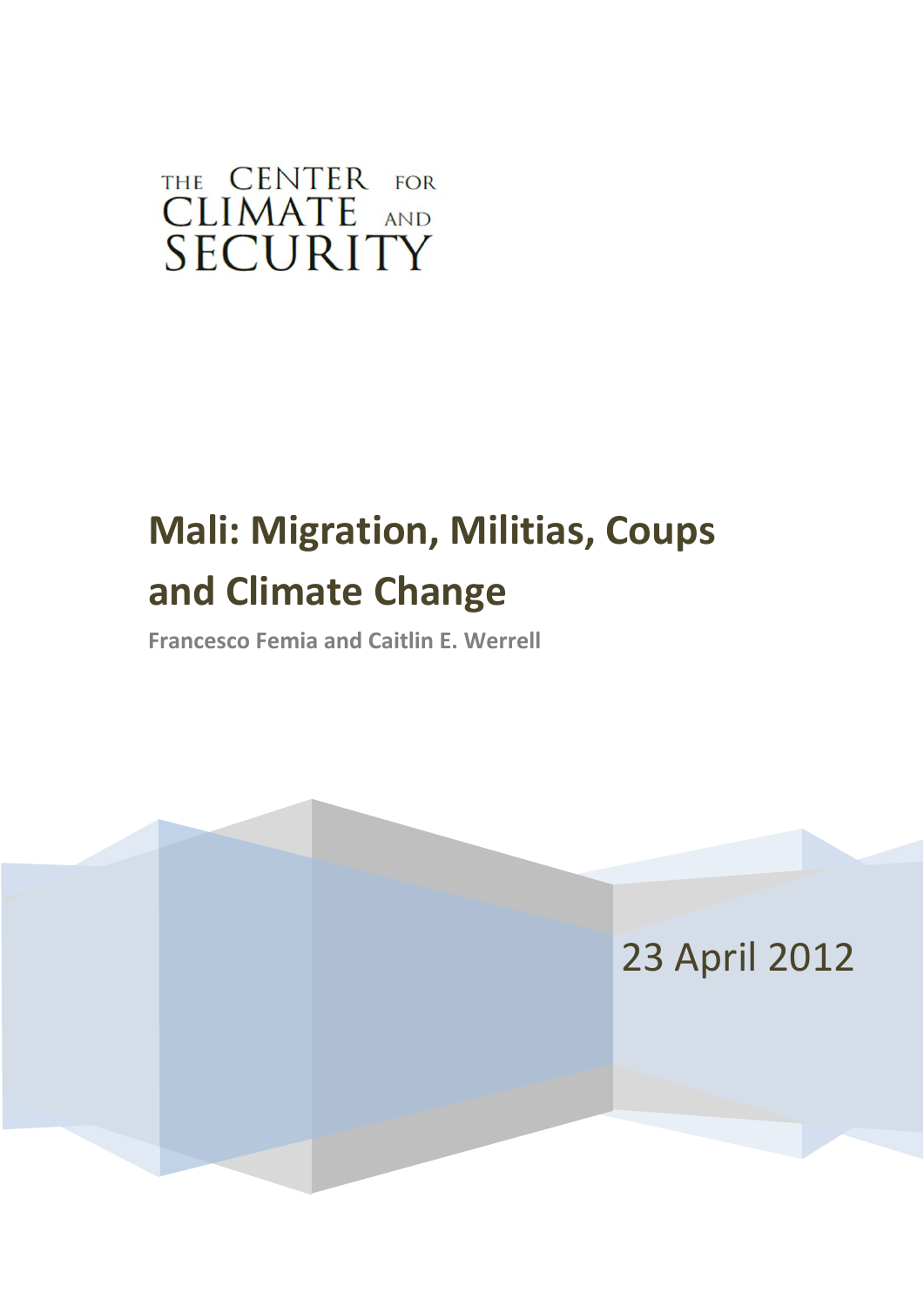## Mali: Migration, Militias, Coups and Climate Change

The world is suddenly paying attention to the oft-ignored North African country of Mali, as it is racked by its most recent in a long string of crises: a *coup d'etat*. This political and constitutional crisis sits atop an already extremely vulnerable situation – a volatile mix of climate change, drought, food shortages, migration and immobility, armed insurrection and heavy weapons proliferation that threaten to plunge the country into a state of instability not unlike Somalia. As the international community, including the UN Security Council, moves to act on this crisis, it will be important to consider all the identifiable sources of Mali's insecurity in order to get the solutions right.

#### **From model to mayhem?**

Mali has been [described by some](http://www.africanews.com/site/list_message/38073) as a benchmark country in Africa, where democracy had put down healthy roots over the past two decades. Yet on March 21, a military junta seized control of the government in Bamako, ousting the democratically-elected President Amadou Toumani Toure from power. The rationale, according to military spokespersons, was that the government had *failed to put a lid on the separatist Tuareg rebellion in the north* (a situation we covered in a previous [blog.](http://climateandsecurity.org/2012/03/19/the-sahel-weather-extremism-and-weaponspolitical-extremism-and-loose-weapons/)) Soon after, on April 4, the UNSC [issued a strongly](http://reliefweb.int/node/487815)[worded Presidential statement](http://reliefweb.int/node/487815) condemning the coup, and urging military leaders to restore power to civilian control. Since then, the coup leaders have committed to a [framework](http://usun.state.gov/briefing/statements/187637.htm)  [agreement](http://usun.state.gov/briefing/statements/187637.htm) "for the restoration of constitutional order in Mali," but a positive outcome remains uncertain.

#### **Insecurities under the surface**

Despite some previous descriptions of Mali as a success story, significant tensions were seething under the surface all along. The coup came amidst a backdrop of a series of old, perennial insecurities in Mali, and recent ones created by rapid political changes in North Africa.

The first is the aforementioned armed rebellion led by nomadic Tuareg tribesmen, which has bee[n calling for separation from the south for over two decades.](http://www.economist.com/node/21550324) In October of last year, these militants formed the the National Movement for the Liberation of Azawad (MNLA), and proceeded to violently [wrest control](http://www.economist.com/node/21550324) of a significant swathe of northeastern Mali, with no signs of slowing down. A few weeks following the coup, the Tuareg managed to seize the "major garrison t[owns city of Kidal, Gao and Timbuktu](http://www.csmonitor.com/World/Keep-Calm/2012/0402/Mali-coup-leaders-pledge-to-hand-over-power-as-Tuareg-rebels-take-Timbuktu)," prompting a chastened Malian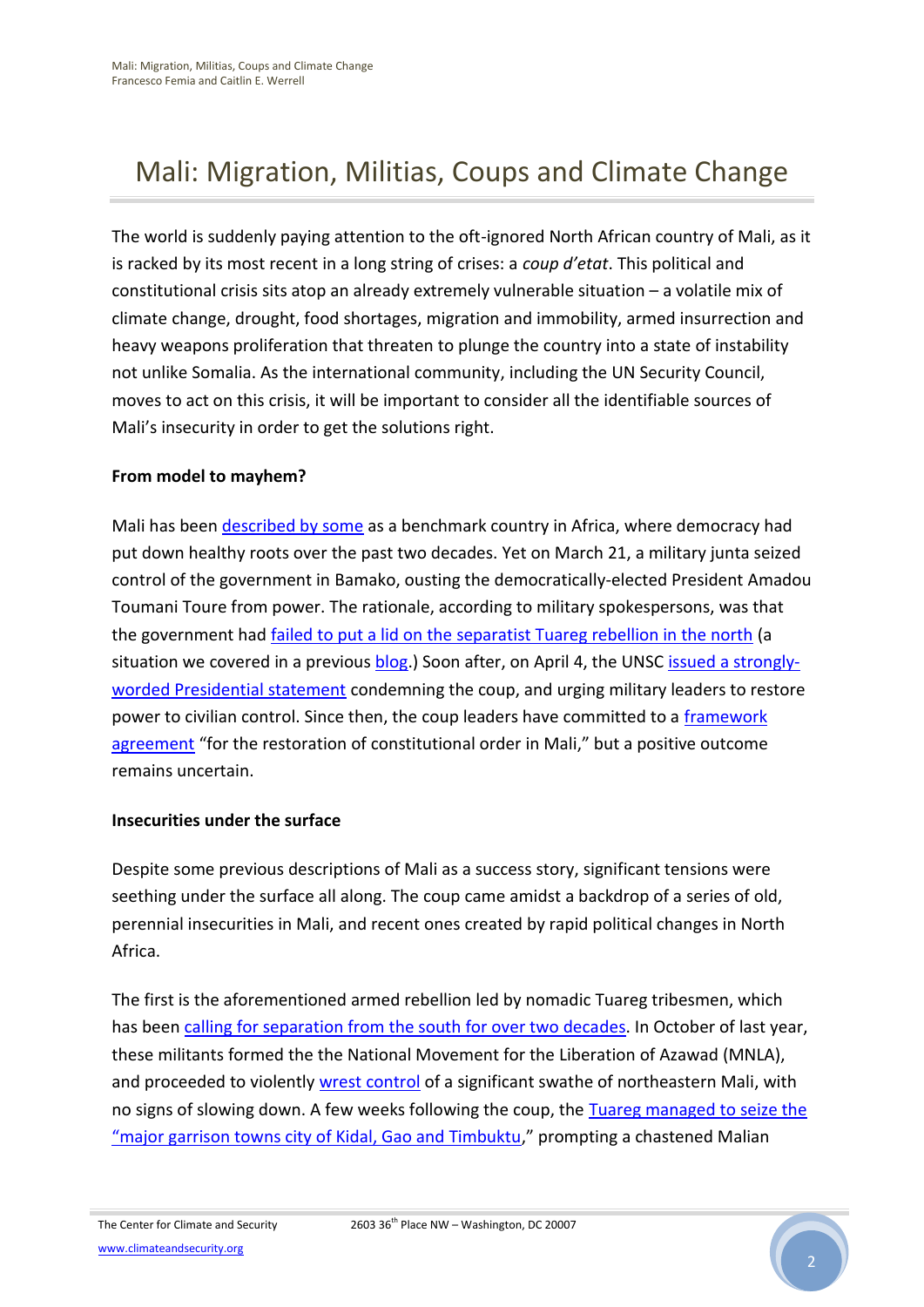military leadership to promise a handover to civilian control once elections could be held. As of today, the [Tuareg control most of the country's northern territory.](http://commons.wikimedia.org/wiki/File:Azawad_Tuareg_rebellion_2012_-_2.svg)

The second is the [recent arrival of the Algerian Salafist offshoot, al Qaeda in the Islamic](http://www.theatlantic.com/international/archive/2012/04/malis-crisis-obamas-opportunity/255699/)  [Maghreb \(AQIM\),](http://www.theatlantic.com/international/archive/2012/04/malis-crisis-obamas-opportunity/255699/) onto the Malian political scene. On April 4, the UN Security Council [expressed serious concern about this entity,](http://www.reuters.com/article/2012/04/04/us-mali-un-idUSBRE8330YV20120404) warning that Islamist extremists from AQIM and the Tuareg could take advantage of the instability caused by the coup to sow further chaos and advance sharia law.

The third is the result of the recent political instability and revolutionary changes in both Libya and Côte d'Ivoire. As [highlighted by the Economist,](http://www.economist.com/node/21550324) these changes have led to both a [proliferation of heavy weapons](http://www.economist.com/node/21550324) from Libya into Mali, and an exodus of Malians who once lived and worked in Libya and Côte d'Ivoire back to their home country. According to the UN [Office for the Coordination of Humanitarian Affairs \(OCHA\),](http://www.un.org/apps/news/story.asp?NewsID=41657&Cr=sahel&Cr1) the latter phenomenon has led to a severance of remittances for the families of emigrants, who relied on that money to sustain themselves, thus creating an atmosphere of desperation for both returnees and their families. Furthermore, as Libya's recently-deposed ruler Muammar Gaddafi had given refuge to Tuareg militants, [many of them have fled back to Mali,](http://www.economist.com/node/21550324) adding fuel to the separatist fire.

A fourth insecurity is the extended drought in Mali and the broader Western Sahel, which looms over all of the above, threatening to multiply the security and humanitarian breakdown even further.

### **Drought, climate change and immobility**

Though much of the world wasn't paying attention to Mali before the coup, the humanitarian community was. Late last year, organizations such as Oxfam [warned](http://www.economist.com/node/21550324) of a drought in Mali, similar to the one that has plagued countries in the Horn of Africa, and the Middle East. Concerns were raised over the lack of international support for the country because of [fatigue over massive humanitarian relief efforts in the Horn](http://www.msnbc.msn.com/id/46090345/ns/weather/t/drought-returns-sahel-bringing-hunger/) – particularly Somalia. The drought has proceeded apace, driving hundreds of thousands of Malians away from drought-stricken villages between February and March, [according to the UN.](http://online.wsj.com/article/SB10001424052970204781804577271481803144046.html) And though the humanitarian community did an outstanding job of preparing for the drought, through early-warning and well-coordination preparation, they could not have been prepared for the rapid deterioration of the country's political condition.

Enter climate change. Security analysts often refer to climate change as a "threat multiplier" or "accelerant of instability" – a phenomenon that exacerbates a range of existing problems. Mali is a textbook case of this. As we mentioned recently in [another piece on the Sahel,](http://climateandsecurity.org/2012/03/19/the-sahel-weather-extremism-and-weaponspolitical-extremism-and-loose-weapons/) and as highlighted in a [recent report](http://www.americanprogress.org/issues/2012/04/climate_migration_nwafrica.html) by Michael Werz and Laura Conley at the Center for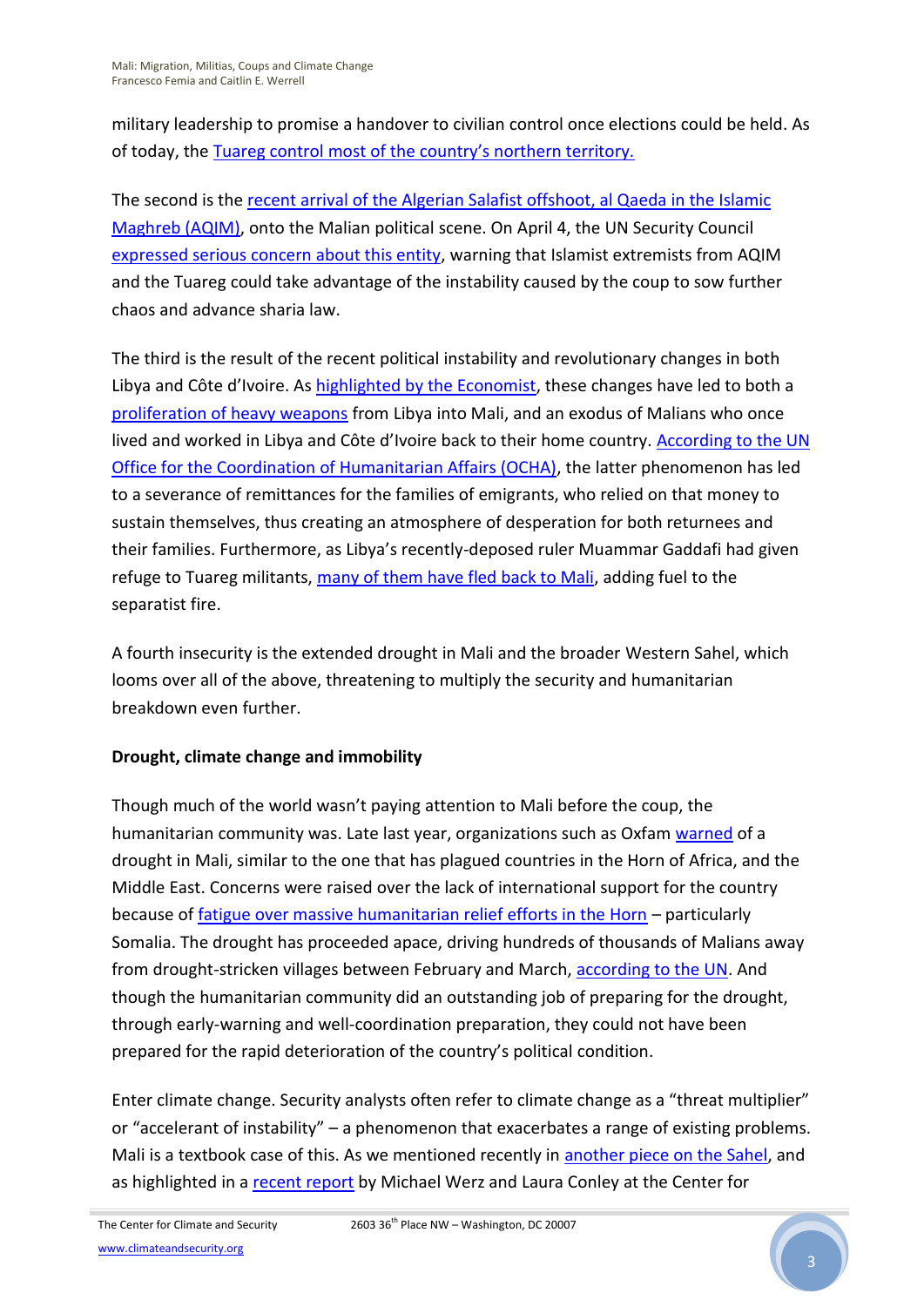## American Progress, climate change has been identified as a probable factor in the recent drought:

According to at least [six studies](http://www.unep.org/ecosystemmanagement/LinkClick.aspx?fileticket=7hsB6mTyaHo%3D&tabid=315&language=en-US) of this phenomenon, highlighted by [UNEP](http://www.unep.org/ecosystemmanagement/LinkClick.aspx?fileticket=7hsB6mTyaHo%3D&tabid=315&language=en-US) in 2006 (see page 3), "the second half of the 20th century has witnessed a dramatic reduction in mean annual rainfall throughout the region." A [2005 NOAA report](http://www.ncbi.nlm.nih.gov/pmc/articles/PMC1312412/?tool=pmcentrez) attributed the low rainfall to changes in sea surface temperature (likely caused by a combination of natural variability and human-induced change), and both a [NOAA study in 2006,](http://adsabs.harvard.edu/abs/2006GeoRL..3317712Z) and another b[y](http://www.sciencemag.org/content/324/5925/377) [Shanahan et al in 2009,](http://www.sciencemag.org/content/324/5925/377) attributed drought in the West African Sahel to the Atlantic Multidecadal Oscillation, which is responsive to sea surface temperature changes.

And though influxes of migrants from nearby states are raising tensions, the drought also threatens to worsen the less-explored phenomenon of "trapped populations" in Mali. Given that Mali is [one of the poorest countries in the world,](https://www.cia.gov/library/publications/the-world-factbook/geos/ml.html) many of its people neither have the money, nor the connections, to freely move either within, or out of, the country. [According](http://www.newscientist.com/article/dn21664-climate-migration-is-a-solution-not-desperation.html)  [to geographer Dave Thomas at Oxford University](http://www.newscientist.com/article/dn21664-climate-migration-is-a-solution-not-desperation.html), "The people we should really be thinking about are…those who stay behind, who may wish to migrate but can't…They are trapped, they are the most vulnerable." Though it is of course important to address the concerns of both refugees and the immobile, this is an important and often overlooked problem in Mali and elsewhere, and drought can quickly lead to famine for these trapped populations (we [previously discussed](http://www.worldpolicy.org/blog/2011/09/12/no-way-out-climate-change-and-immobility) this phenomenon in an article titled: "No Way Out: Climate Change and Immobility").

#### **Focusing solutions on all identifiable drivers of unrest**

Mali is an example of where the humanitarian community was prepared to deal with the predictable, but could not have prepared for the unpredictable – the rapid collapse of the country's government and the subsequent advance of the Tuareg insurgents. This kind of uncertainty will probably never go away. However, a number of the drivers of instability in Mali, such as certain long-standing political grievances, the free flow of heavy weapons and international terrorist organizations, drought and the climatic changes that exacerbate that drought, can now be identified with a reasonably high degree of certainty. These should be the focus of national, regional and international efforts to resolve the conflict in Mali, reconstruct its institutions of government, and improve the security and resilience of its population.